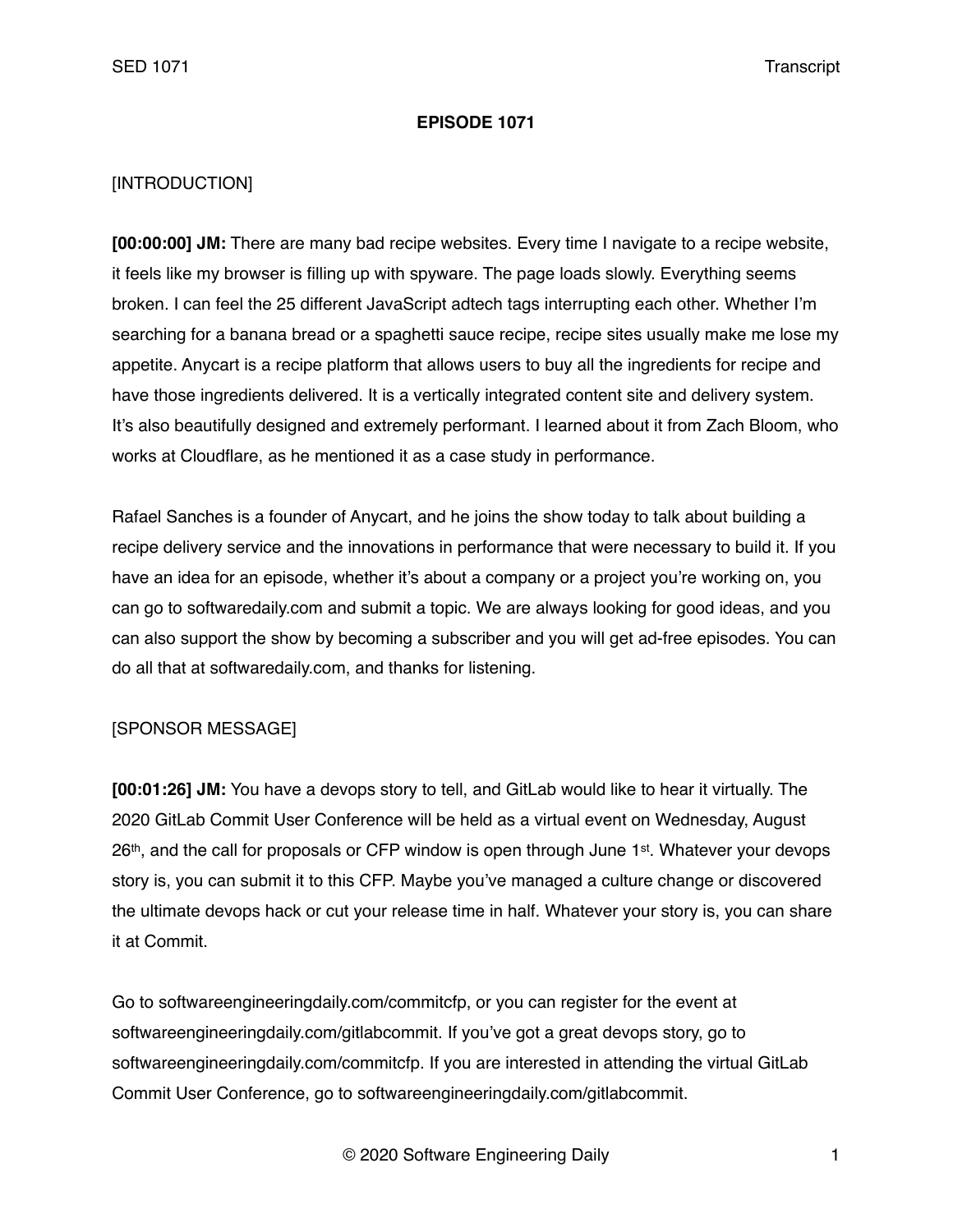Thanks to GitLab for being a sponsor of Software Engineering Daily.

[INTERVIEW]

**[00:02:38] JM:** Rafael Sanches, welcome to the show.

**[00:02:41] RS:** Thank you. Thank you for having me.

**[00:02:43] JM:** One thing I'm pleased about with your website, Anycart, is that it is a recipe website that is not terrible. There are so many bad recipe websites and I'm definitely experiencing this in the pandemic when I'm looking up a recipe for banana bread and I'm trying to open it and then it's like sending me to like a different website and then 50 popups and all kinds of problems. Why are there so many bad recipe websites?

**[00:03:15] RS:** I think the problem is the monetization, right? People need to make money and ads is the only way for publishers today. Actually that's the biggest reason why we started Anycart, was to allow our customers or our users to buy the recipes that they're looking for on the site. Imagine like it's part of the user experience to – As a user, you want to cook the recipe. Why not allow you to buy them in the most seamless way as possible? That's how we started the company.

**[00:03:48] JM:** You've done multiple recipe-based businesses. Why do you like cooking software so much?

**[00:03:55] RS:** I think as a software engineer, I just really want to be part of a daily life of millions of people, and I think cooking is one of those use cases. One of the top queries on Google is definitely cooking and recipes. I was just like, "Well, I could open a company that does anything in 2010," like when apps were a big thing and everybody could do an app and become a real company. Then I just listed everything that I could do, and I think the recipes and cooking was one of the biggest use cases that I could have a big impact on. I just focused on my effort and then I recruited my wife and my brother and then we started a company. That's the story.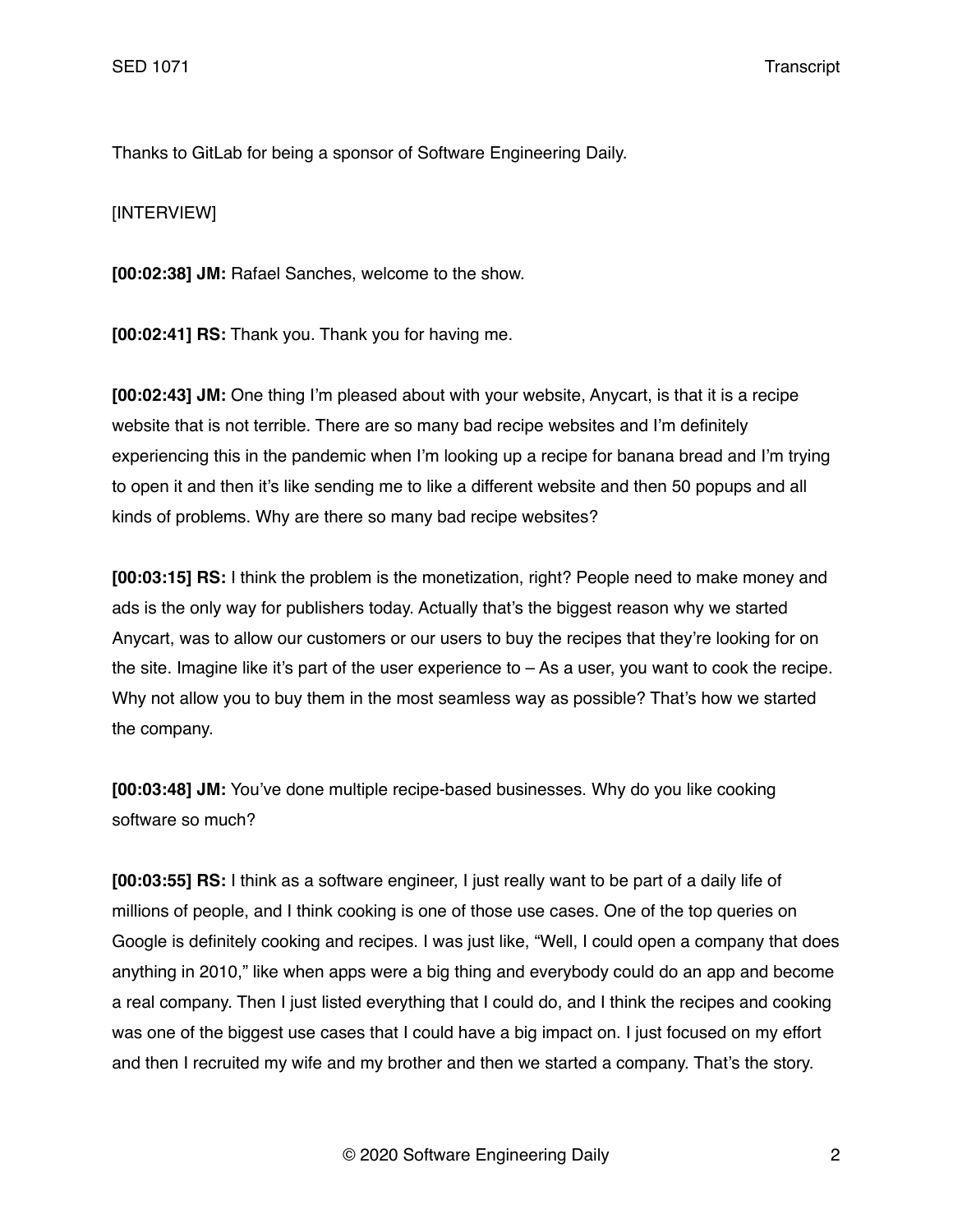**[00:04:44] JM:** Anycart is a platform where users can order all of the ingredients in a recipe. Explain how it works.

**[00:04:55] RS:** Yeah. As an engineer, you can already see that's not the easiest of the problems to solve, because we need to know everything about the recipe. We need to know like users – Because we also price any recipe site, we also have a Chrome extension and a marketplace for publishers. If you have a recipe site, we allow you to make your content shoppable with a marketplace. Imagine like you could write anything. You write like beans in a way that's different than the other person. We need to match that what you typed in the ingredient section with exactly all the products that are available right now in real-time on Whole Foods close to your house. But not only Whole Foods that carry 30,000 items, but also Safeway, Walmart and all any grocery retailer, right? All recipes need to be created not only for a grocery store, but any grocery store. I think that was the challenge there in the engineering part, yeah.

**[00:05:59] JM:** The recipes, who are they contributed by? Is it random people or is it professionals?

**[00:06:05] RS:** Yeah. When we started the company we're like, "Oh! We should price the entire internet." I think the entire internet should be shoppable. That was our mentality, where we wanted to do something big. We wanted to help users to just buy whatever they see on Google. Then we created a Chrome extension that would just price entire Google. We overwrote the Google UI with our extension and then we just priced every result to Google, and you could just one-click shop Google directly, right?

When you click in these sites on the internet, you would – Or extension would popup and price the recipe in any site on the web. Then we've done this, like it's insane. The technical challenge is very difficult. But then we realized the user experience was not there because a lasagna from the internet would cause like \$80, right? Which is ridiculous, like it'd be way to cheaper to just buy a lasagna from a restaurant.

The reason for this that content on the internet is built for ad monetization, so it needs to look good in a photo, but the recipe itself is not made for shopping, right? Let's say if it's beautiful on the photo to have capers on top of the lasagna, then people put capers on the ingredient list.

© 2020 Software Engineering Daily 3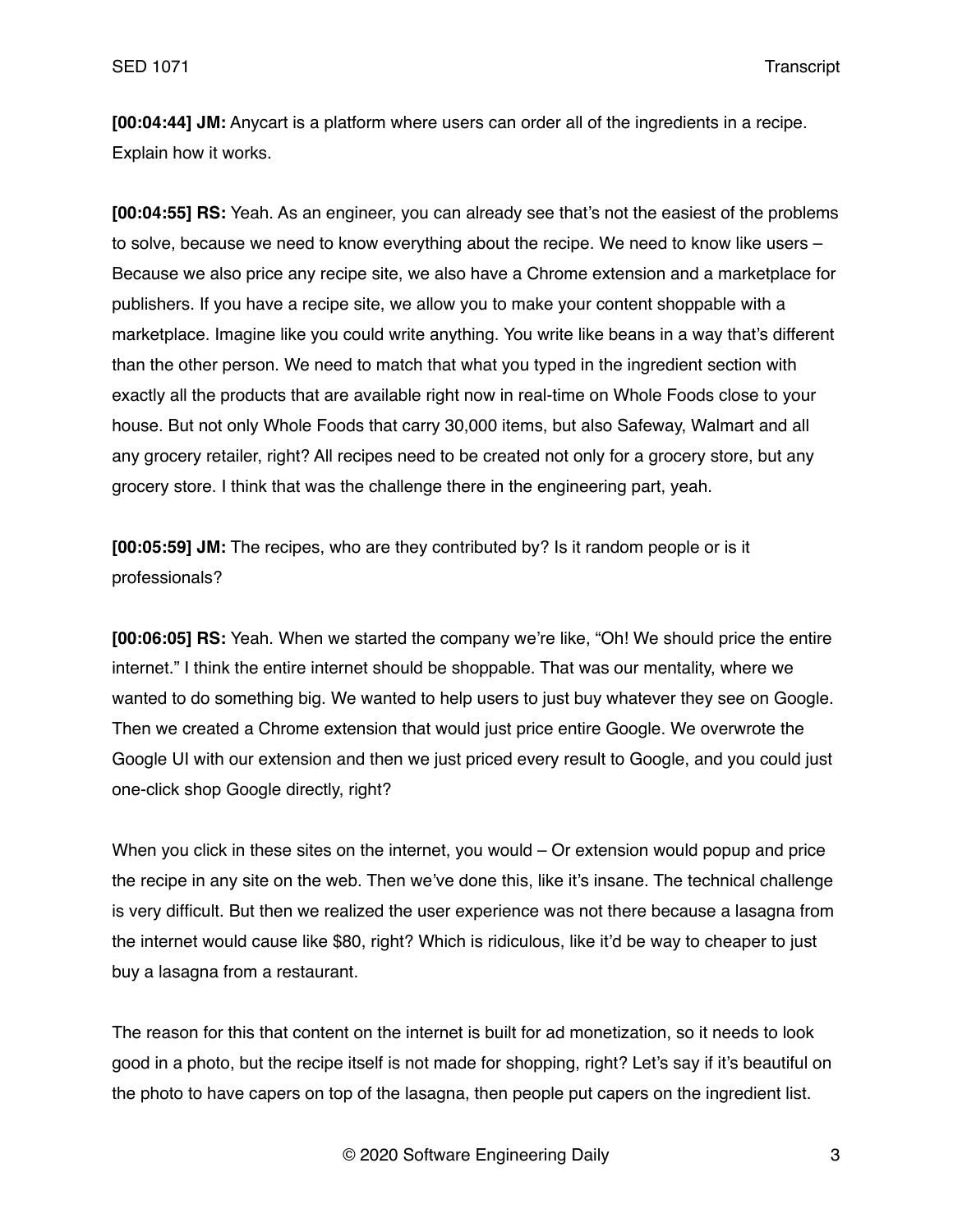But just like a caper, if you have to buy on Whole Foods, it would cost you \$15 or \$8, right? Quickly, we discovered that content on the internet is made for ad monetization, not for cooking, like for home cooking, right? Then we decided to have complete control over everything. We have end-to-end user experience where you arrive to our site, you find something to cook. We guarantee inventory delivery on your zip code and then we provide you step-by-step cooking instructions with videos. Everything we have complete control. That's our final solution, because we said, "Look, we're actually going to build content from bottom-up for making the content cheap." If the content is built using groceries from the beginning, then you know we can't put capers just because we need like to make a beautiful photo. Then we make recipes that's very reliable and use the full-size products from the grocery story. I think that's the story there. That was a massive like change in our business, because we had an app that would allow users to create videos step-by-step, user-generated, and we got very lucky. Because of that app that it was very fast for us to create these videos in-house, so that's our final solution there.

**[00:08:44] JM:** The experience for those who don't know, is you go to the Anycart website and all of these videos load and it's videos of people cooking stuff and you can click into one. You can see the full recipe. You can get all the ingredients for it. You can easily have those ingredients to a shopping cart and then you can order them. It's kind of amazing because it works on a bunch of different ZIP codes. How are the groceries fulfilled? When I go on Anycart and I go to fettuccine Alfredo. I add all the fettuccine Alfredo ingredients to my cart. How is that going to get fulfilled?

**[00:09:20] RS:** Yeah, the way we work right now is that we have a relationship of the partners that we have listed there. Now we have 9 retailers. In 2020, many, many retailers, the bigger ones like Walmart, Amazon, Safeway, Albertsons, they have their own fulfillment and delivery systems. When we started the company, the biggest problem that they had was it was not like – This is not a problem today, but when we started the company August last year, their biggest problem was that only 2% of America was shopping online. They had a demand issue. Then we just said, "You know what? We're going to solve this demand issue by connecting every recipe site in the world generating an app user experience that's like Uber Eats for cooking."

Anycart.com today, if you land there, we model the entire user experience like on Uber Eats. Because why can you go to Uber Eats and with a few clicks you have your meal in your house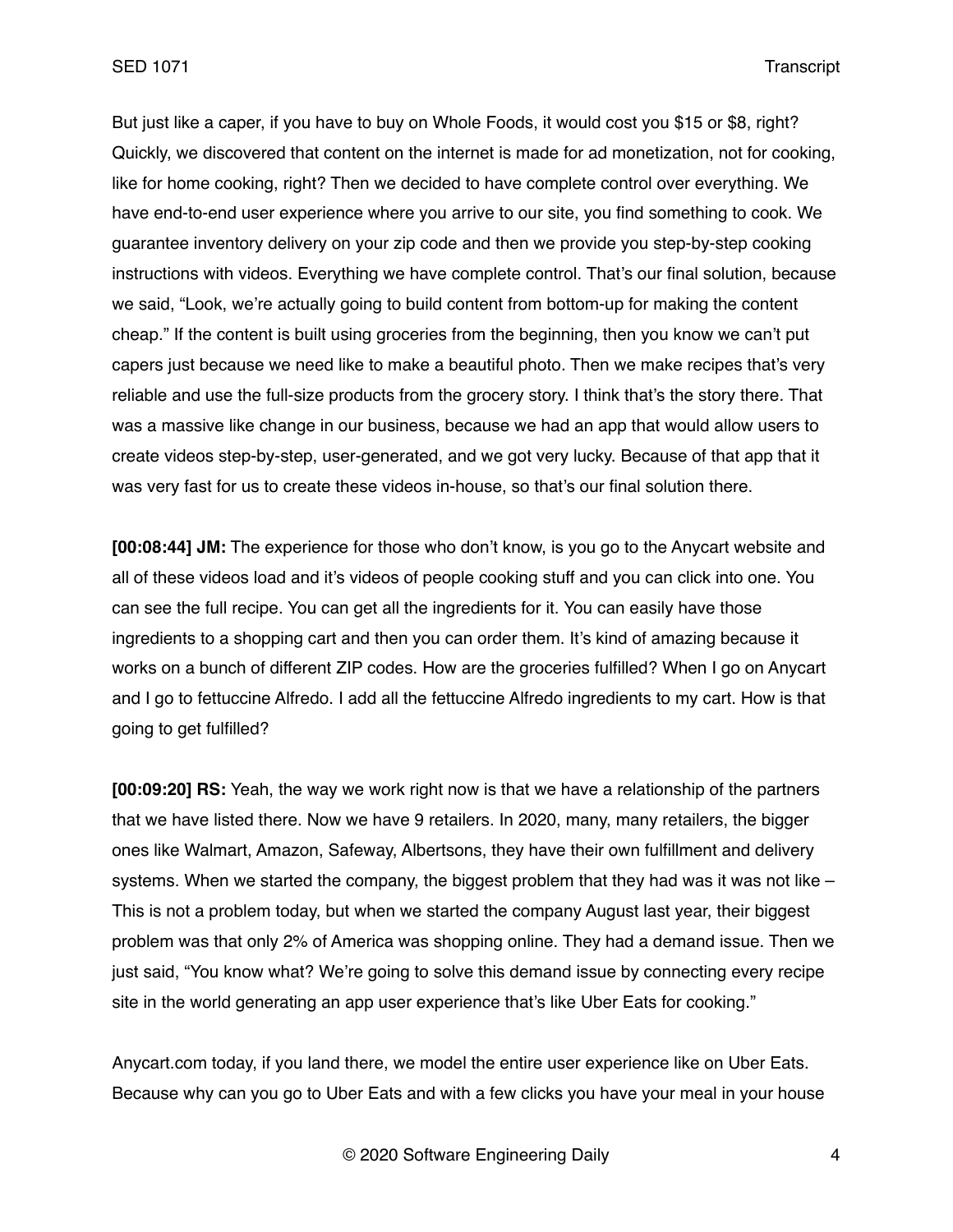in less than one hour, and you can't do that when you want to cook carbonara or a lasagna or anything else, right? I think what's quite obvious for a team that the world needed a user experience like that for groceries. Then we carved out a place on that category for us.

But like fast-forward today, demand is not their biggest problems. They have too much demand because of COVID. We are trying a lot of other things to help. For example, one thing that we do is on Amazon or Safeway or any other site, today like you can't get a timeslot. We're helping our customers place order whenever a timeslot comes available. We place it for you. Things like, they were implemented like in a day. That's helps a customer to have a better user experience. Also, another thing that we do for COVID is just all these customers that they never bought anything online, like grocery specially, right? They have a lot of questions. They really need a really robust customer service and a streamlined like user experience. We're working over the clock to just like streamline our product as much as possible. Yeah, it's pretty challenging times to launch a product, but it's interesting.

**[00:11:38] JM:** You're saying the fulfillment system, first of all, it's completely integrated with the grocery suppliers. I mean, that's a pretty interesting timing that you can integrate directly with Safeway and H-E-B and these different places that have pretty good technology at this point. I mean, it's probably what? Four, five, six years ago when they first started really investing in the digital transformation for the grocery store, and now that has reached fruition, and you can actually build a platform on top of a grocery store, which is pretty cool. But it sounds like you're hitting fulfillment bottlenecks just because there's so much demand from grocery stores now.

**[00:12:21] RS:** Yes. I think that's kind of where we were, and then right now I think we don't have a demand problem. I think our product is like users love it, like our KPIs are through the roof. But at the same time I know it's not the best user experience because you like order – I don't know, bananas and you receive a cake or something else. It's just like substitution software that they run is not the best. It's probably like very outdated. We're thinking about developing all these tools for retailers to just help them out to say like, "Look, this is for free. Just take it." Because if you are doing a better job at substitutions, out of stocks, all these things, then our product work otherwise. If you go to anycart.com today and you order chicken or the chicken doesn't arrive because of out of stock, you can't make a full meal, right? The user experience would be pretty broken. We really like train software engineers just trying to solve all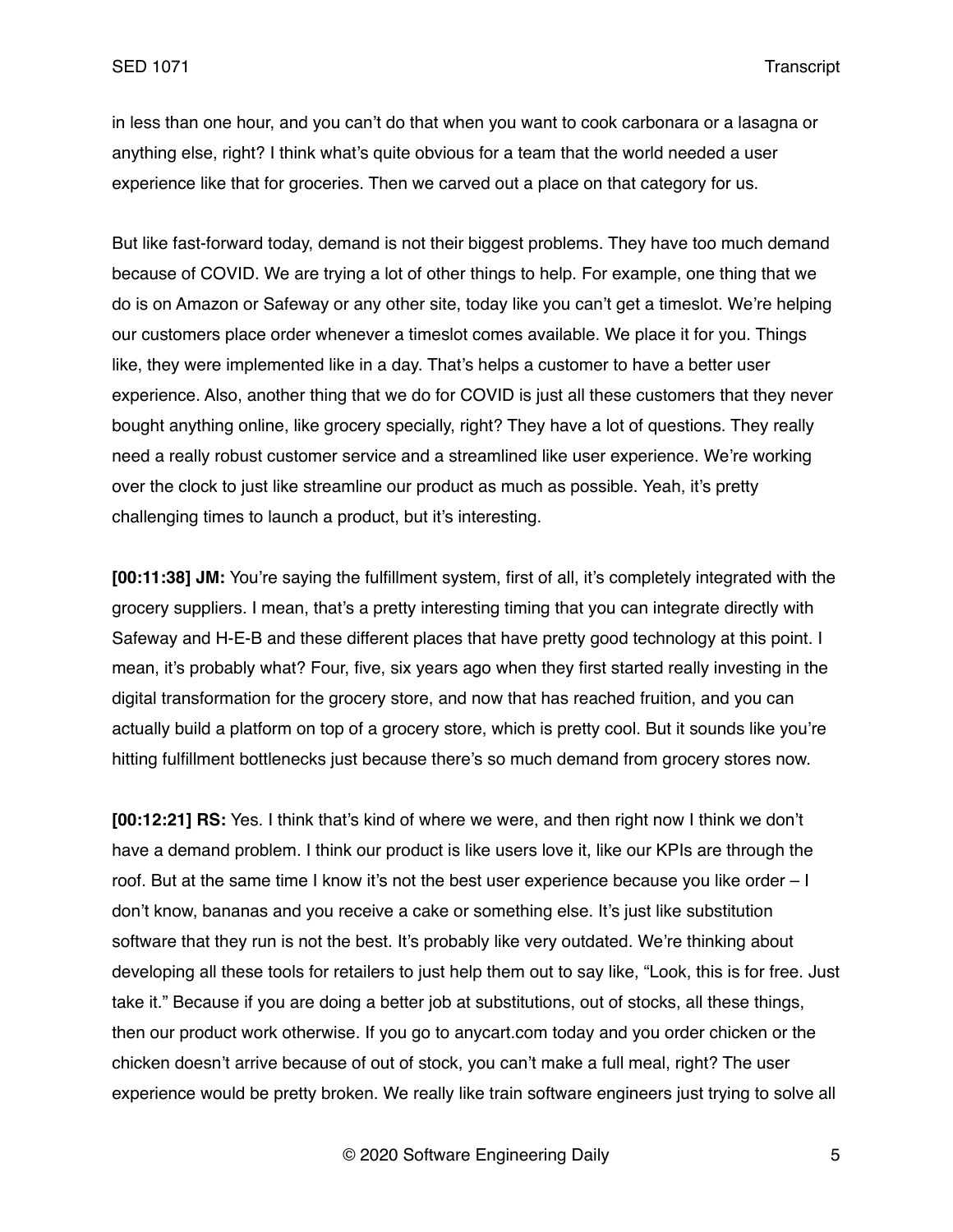these problems one-by-one. I think definitely the fulfillment is the big problem, and actually we can have a massive impact. If we just dedicate a few weeks or months to solve these problems for the retailers, we can actually help them out quite a lot, because we iterate so fast right now. It's pretty interesting.

#### [SPONSOR MESSAGE]

**[00:13:49] JM:** If you listen to this show, you are probably a software engineer or a data scientist. If you want to develop skills to build machine learning models, check out Springboard. Springboard is an online education program that gives you hands-on experience with creating and deploying machine learning models into production, and every student who goes through Springboard is paired with a mentor, a machine learning expert who gives that student one-onone mentorship support over video.

The Springboard program offers a job guarantee in its career tracks, meaning that you do not have to pay until you secure a job in machine learning. If you're curious about transitioning into machine learning, go to softwareengineeringdaily.com/springboard. Listeners can get \$500 in scholarship if they use the code AI Springboard. This scholarship is for 20 students who enroll by going to softwareengineeringdaily.com/springboard and enter the code AI springboard. It takes about 10 minutes to apply. It's free and it's awarded on a first-come first-served basis. If you're interested in transitioning into machine learning, go to softwareengineeringdaily.com/ springboard.

Anyone who is interested and likes the idea of building and deploying machine learning models, deep learning models, you might like Springboard. Go to softwareengineeringdaily.com/ springboard, and thank you to Springboard for being a sponsor.

## [INTERVIEW CONTINUED]

**[00:15:26] JM:** Now that we've given an overview of what Anycart does, we can talk a little bit through some of the architectural issues and the software. Again, when I land on Anycart, there a bunch of videos that load quickly and there are these quick little snippets of recipe videos. I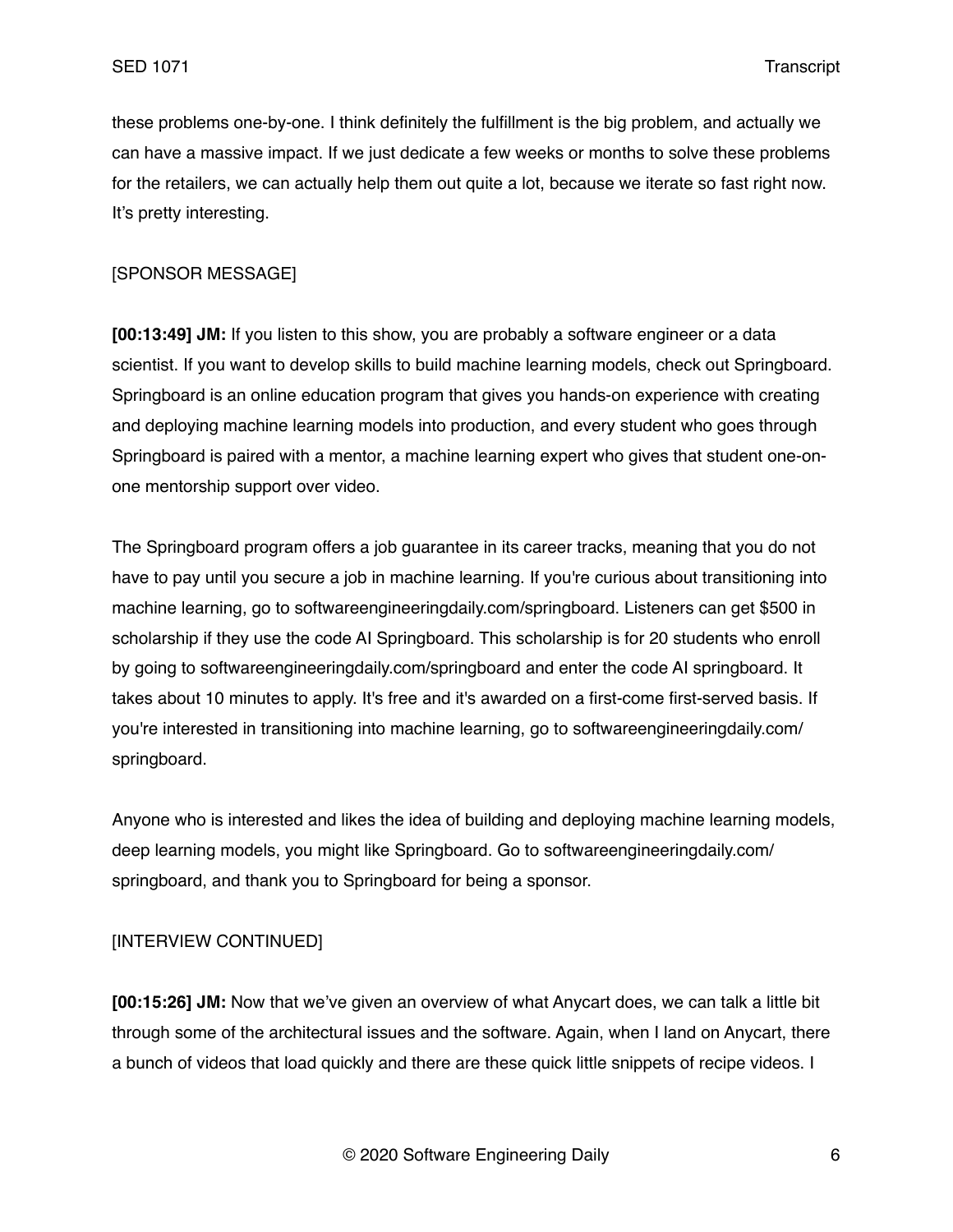scroll the page. It's a really fast loading set of content. Everything feels really snappy. Can you give me an overview of what happens when I land on the Anycart page?

**[00:15:56] RS:** I think I can start from the beginning like when we started the company. Okay. When you land on Anycart, what happens is that we redirect you to the closest service as possible to your house. We have 24 locations in the world today like as a global service. We built global-first. We don't believe like today like when we started the company, we didn't believe in like building anything for just the US, proving in the US and then going local. I don't think that should be the norm. If you build any app, it should be global first. That was our belief. We defend it and I think it will payoff for us quite a lot. Anyway, because it's global-first, it's also US. We have multiple locations in the US. These experiences are very snappy.

Right now I think you're in San Francisco, I would imagine? You're in San Francisco, you hit Oregon servers, I think. Then we have a web server there, and I think in Oregon we have also database server very close by. Not only have web servers that are in 24 locations, but we also have database servers there in at least five locations across the world. We built these web apps just like you would build an Android app or like an iPhone app. It's just isomorphic architecture using NodeJS. I think the mentality there was like, "Well, what if 100% of our web code was written in JavaScript? Then we could run that on the server with node and also on the client. We share the code between both.

Then to Google, we spit out ATLM. So it's like render really quickly on the browser as well. The user, like the first render on our pages is like in 300 milliseconds, you already get meaningful paint. We were able to do these kind of things like thinking through the user experience, right? I think the biggest – When we started the company, actually we've done like  $-$  It's like a usergenerated publisher app. The idea was like, "Well, if we grow, we're going to be on Google," and Google is going to be throwing us a lot of traffic.

Well, how do we make this company work without having to think about Google? How do we make the company work in a way that it's Google's job to send us the traffic? If they don't send us the traffic, they have a problem on their algorithm because the user experience is so superior than the other competitors that like if they don't send us the traffic, they're doing a bad job at search. That's kind of our mentality. We really fought through like, "Okay. If you're in Indonesia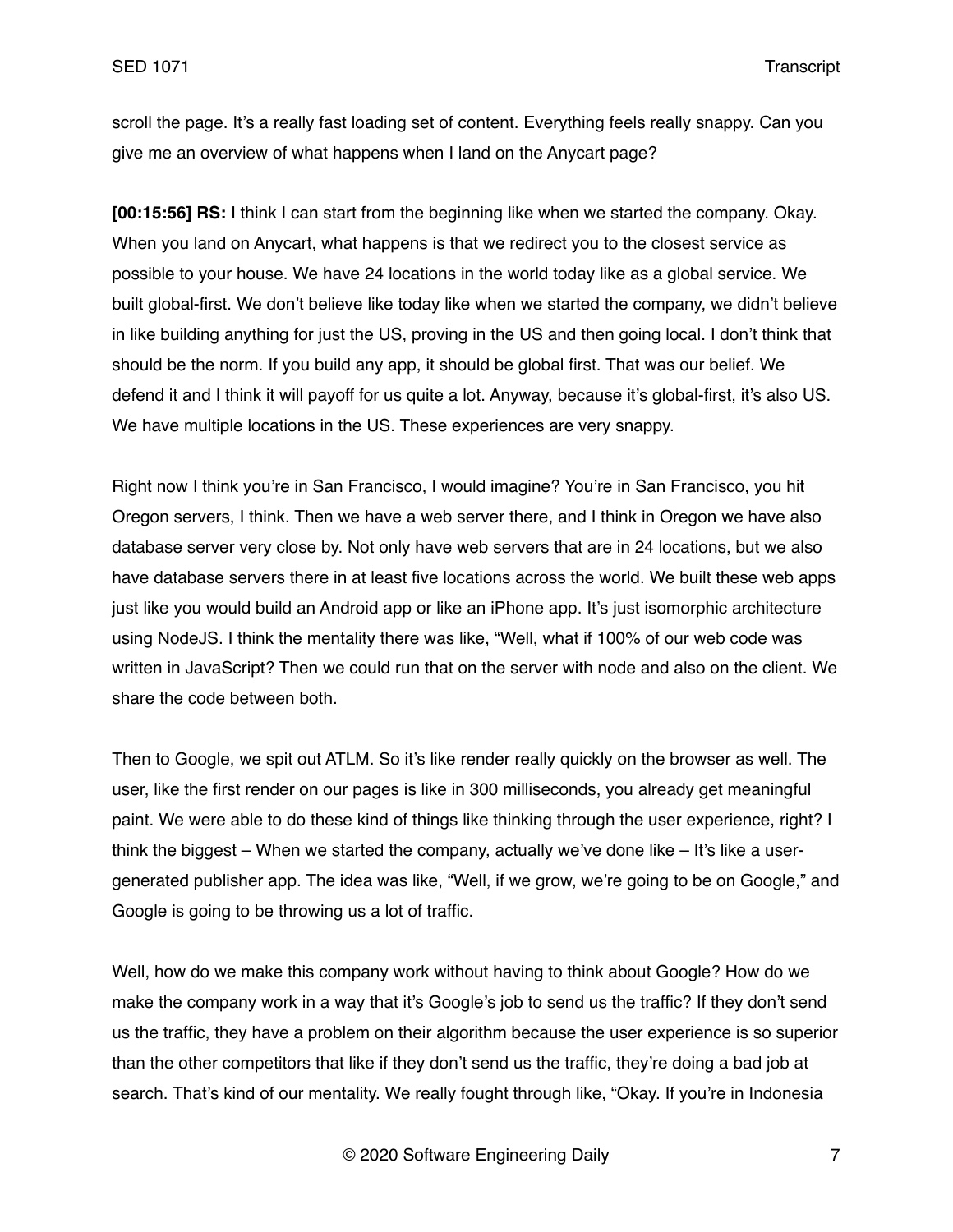or if you're in Italy or if you're anywhere in the world, in Brazil." It foresights so much faster than our competitors, if Google doesn't – An the content is so much better, right? Step-by-step cooking videos, it's so much better than content that's just like a photo a bunch of texts. We've done not only the step-by-step videos, but also, "Well, when you click from Google to our site, it takes like 300 milliseconds to start seeing it." If you click in any other site from the list, it's like 10 seconds, 5 seconds or something more. Our idea was like latency was really important. We really fought through like, "Okay. If we put all these node servers everywhere but the database is not close by, then you still have 300 milliseconds of speed of light for the node server to hit to our database."

Every API will still be like 300 milliseconds. We're like, "Okay. Let's put not only node servers, but also having like the database close to the users." So then we created Java localized database as well. We also replicate the database in all the Java locations. Because we've done that, it's pretty ridiculous, because think about it. An Android app, if you have a cluster database like this that's fighting against speed of light, all the inserts in the database are super slow. You have to batch everything. Because you have to batch everything, like the response to the user is never fast, like for writing in the database.

Then the same kind of code that we had to do on the server side we had to do also in the client side. When you write a comment on Anycart or on an app, we just fake it for you and then alter we write into the database. It looks immediate for the user, but actually we're batching everything also on the client. This is kind of the tradeoffs that we discovered, like when writing apps that work in multiple locations. If the database, from day one, if you develop your software like clustering the database, then everything else would follow, I think. I think that's kind of what we learned using this architecture. I think it matches really, really well with apps, modern apps. Let's say our app that users can like record. All those videos that you see on our page, 100% of them were created using our native app. We have an iPhone and Android app that allows you to record those videos exactly like those videos. So all those were recorded using our app.

Yeah, imagine uploading all these videos through the internet where it's really slow. If it wasn't batched, if it wasn't like in a sync writing of the database, you would lose data or there'll be a transaction failure. So we had to do like a bunch of retries. We had to do queues. We have to do all these things in the clients as well. It's kind of the same code, and I think slow writes and like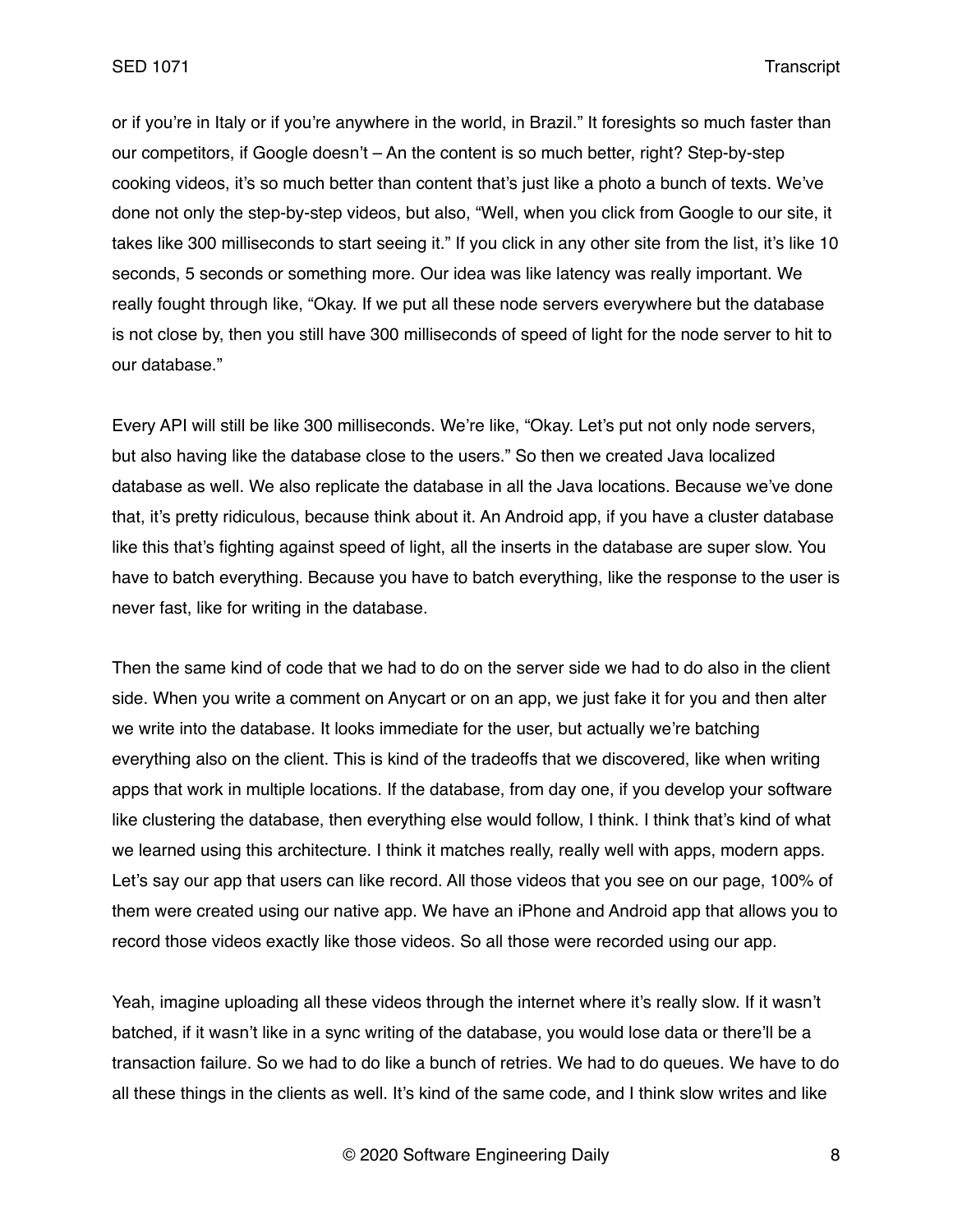Java localized databases really match the new architectures for modern native apps as well. Even on the app side, you really want to like batch things, the writes. Zero latency for the user means like the data is already there, or at write time, you have to fake it a little bit I think or having a queue, or the user might not have connection. Even if these are connections fast, like he's trying to write something, he might not have connection at that point. It's the same problem, right? I think we got very lucky there in that sense, in the sense that –Let me see how to rephrase it. In the sense that because our database is so slow to write, we had to redesign even the apps from day one, right?

If you write your code from one is written in a way to accommodate slow writes, then everything else falls in place. Even in the native app side or on the – Does it make sense at all?

**[00:22:32] JM:** It does. I'd like to know a little bit more about the caching infrastructure or the CDN infrastructure, because you're talking about geos, and I'm wondering if you're talking about geos where you have all of your server infrastructure, if you're talking about CDN geos.

**[00:22:48] RS:** Yeah, exactly. We have CDNs and Cloudflare and all these things, but we actually have a master-master [inaudible 00:22:54] architecture. Our servers, they have the same configuration and all of them have the database and other things in different countries and in different locations. Actually, like to write in our database, either it writes in our servers or the write fails and then you have to retry. Does that make sense?

**[00:23:16] JM:** It does. The advantage of that performance-wise is what exactly?

**[00:23:21] RS:** Reads are really – If you're in Brazil, our time to respond to your request is going to be 30 milliseconds, right? But if you're in the US, 30 milliseconds as well for reads. Anywhere in the world is going to be 30 milliseconds maximum. But writes are going to be like 500 milliseconds or something like that, because we added the [inaudible 00:23:43] as a cluster place. Does it make sense?

Writes are really slow and they lock-in as a disaster. It's really difficult to manage writes in a geo manner. But then like reads are super-fast. Basically, we don't need caching because we know our reads are going to be local. I think that's the tradeoff there.

© 2020 Software Engineering Daily 9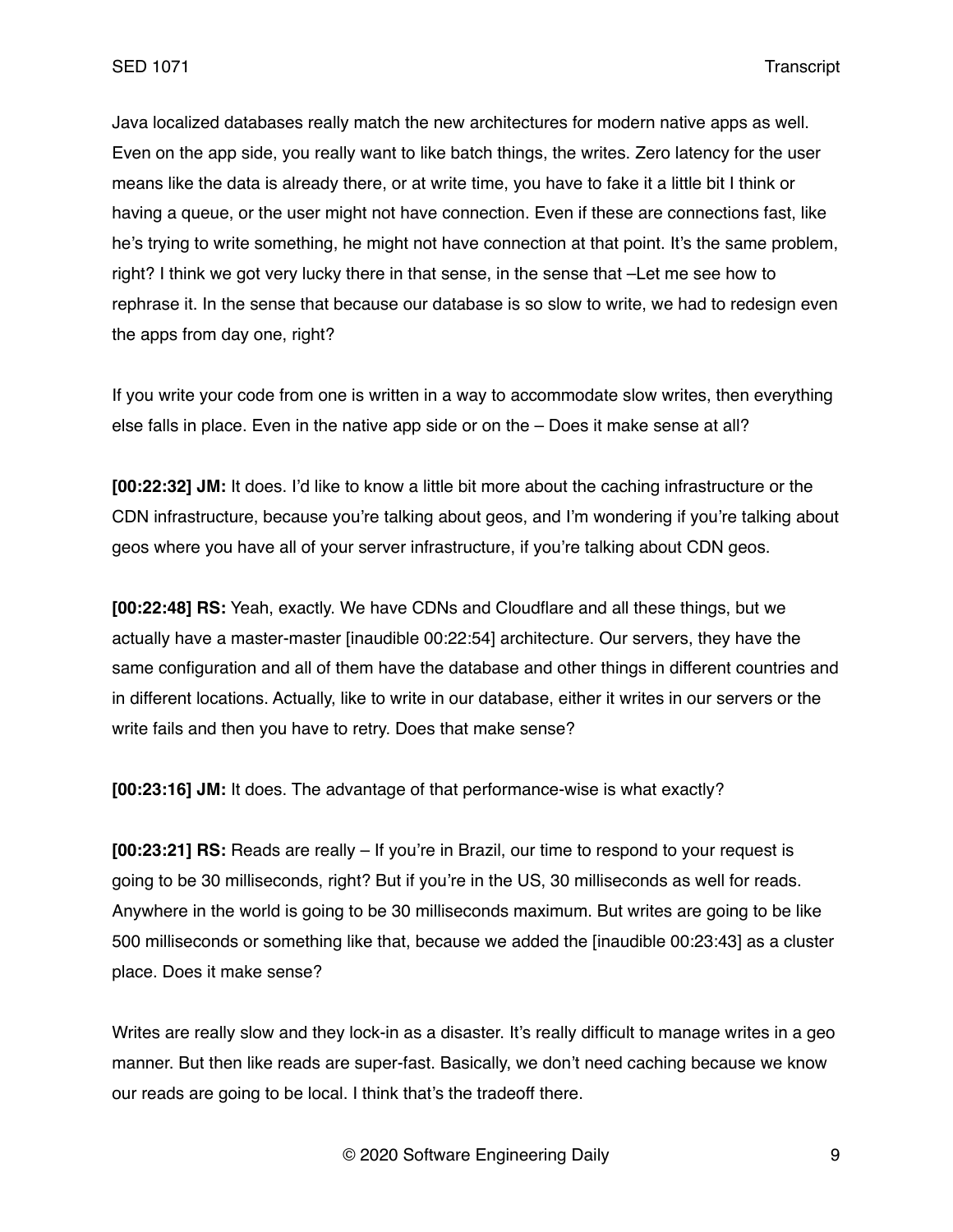**[00:24:04] JM:** What I don't understand is why any of these matters so much. I think about Anycart, like I log in Anycart. I'm hitting some geo that's closest to me and I'm only going to be writing to the database at that geo. That's all that really matters to me. I'm just ordering groceries from a place nearby. Why do you need this instantly replicated multi-geo thing?

**[00:24:25] RS:** Let's say we become a huge company that we are like also in Brazil or like anywhere else in Asia and then like people start – Imagine the user experience in the world is like you search for a Lasagna on Google and that lasagna is shoppable. You can click and can buy with your like local Safeway store. It arrives to your house in less than one hour. In that scenario, you really don't want the latency. Even in the US, if you have to connect in Oregon opposed to New York and you have the 70 milliseconds extra latency, to me is pretty annoying. For example, most people in the people, they host their servers in like East Coast. The user experience in West Coast is like exponentially slower for a user at least. Yeah, I see what you're saying. Maybe it doesn't matter that much, but I think users notice it [inaudible 00:25:18] at least at read times. I think it really, really matters. Because in my mind, every 10 milliseconds, the user experience is double. Let's say if you have a server that's replying 50 milliseconds compared to a server that replies in 10 milliseconds, it's way faster like 10 milliseconds than 50, in my opinion, as like a compounding thing I think. I might be crazy.

**[00:25:44] JM:** No. I'm still so confused. If you're talking about writes – So maybe you could just clarify what writes are happening in the Anycart database, because when I think about the writes that are happening to an Anycart database, it's like people are creating new recipes. You're like adding new ingredients to the database. Then the writes that actually matter are just people ordering groceries from a geo close to them. What –

**[00:26:1] RS:** Actually if you think about like what's happening when you're browsing the UI, as the user browsers, the inventory at the start which has 30,000 different items are constantly changing as the browsers. Let's say you search for bananas and then we're not going to be checking like Amazon inventory every like 10 seconds. Rather, we check the inventory when users are browsing. Then as you browse, like say, "Oh! This banana just became out of stock," and then we updated it. There're a million updates like happening, but we batch them like crazy.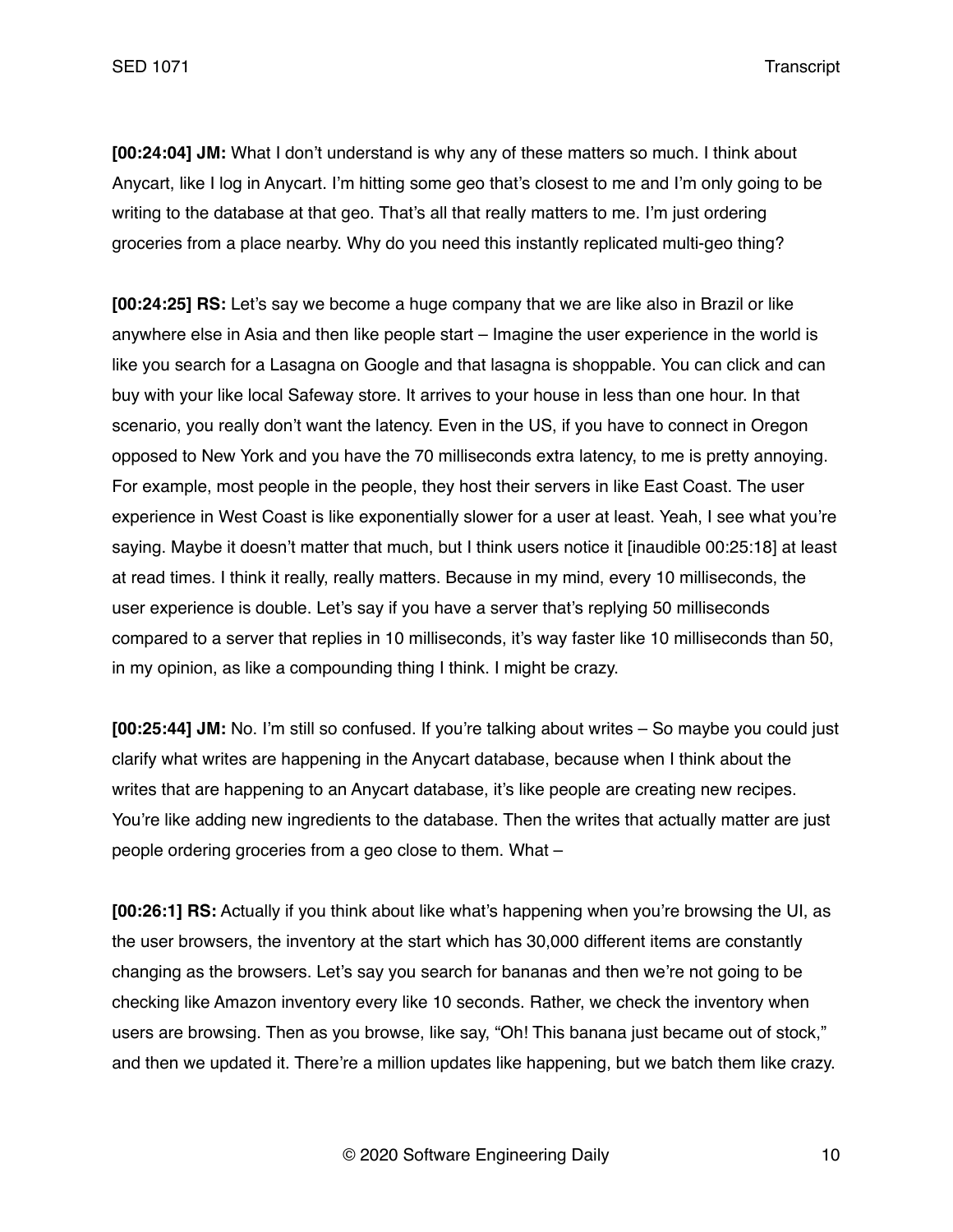Also, we track like every page view, every click that you do, it's saved in our database. We cluster them. We normalize them. We were doing like a million writes. I think the point is like we could write them synchronously if we had a database that's really fast and it's like saved in my local data center. But because the database is so slow, we have to batch everything that we're doing, and like every five minutes do this write. I think this kind of architecture is very different, right? Because if you have a fast database to write, I think you're so busy trying to push new features through that you're just going write them super-fast. You're just going to like start like creating a lot of writes on the database rather than batching them, for example, because that's kind of everybody do.

I think the point that was trying to make is that because this was a constraint that we had like from day one, I think we got very lucky. Yes, the site looks snappy. There's a lot of frontend work to do that to make that work, but there's also a lot of backend work that needed to be done by the engineers to make this happen. I think that's kind of the idea. I think [inaudible 00:28:01] performance. Number one, I hate like cloud services like AWS or like Google Cloud. I think they're super overpriced and I just hate them, but I'm very opinionated.

**[00:28:18] JM:** I think this is why Zach Bloom introduced us. Zach Bloom from Cloudflare, who's been on the show a couple of times, he was like, "Hey, have you talked to anybody recently who I should talk to?" He's like, "Oh, you should definitely talk to this guy, Anycart, Rafael. He's running a bunch of bare-metal servers." I don't know, but Cloudflare is a cloud service. I mean, tell me what are you talking – Are you like renting colo space or are you like racking and stacking from your apartment building? What's going on?

**[00:28:48] RS:** Yeah, so the box there. I mean, for some things like – Go to eBay. This is ridiculous. Go to eBay, search for a GPU tesla. You can get a tesla GPU for 500 bucks on eBay today used, because the mining industry just blew up. Everybody is like – It's ridiculous. Just think about this. I can't mount a server, a GPU server with Tesla K80 for thousand dollars. I can buy one on eBay today and mount the server, because the GPU is 500 and I get like a motherboard of CPU for 390 on eBay. I can have a rack, like we have 10 Tesla GPUs for like \$10,000. Why would you pay Amazon like \$2,000 for that machine a month, right? For one machine, right? There is no sense. There is no way I'm going to do that.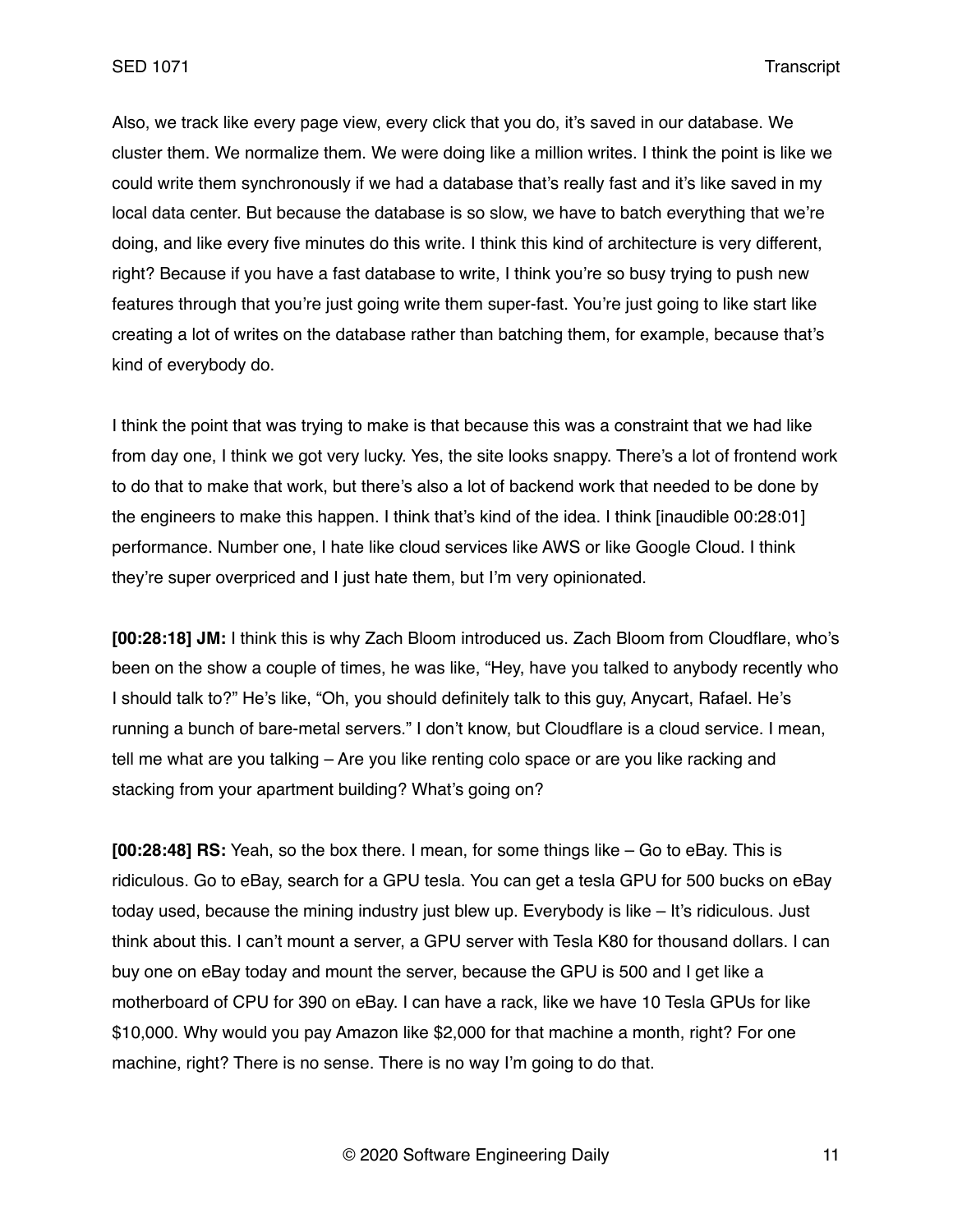I mean, we have funding. We could spend the money, but like there's no way I'm going to pay the money for – I think if we're a software company that our whole business runs like knowing that it's a low-margin business. It's going to be all about the pennies. Even if it was an appbased business or if it was – The grocery business is definitely a pennies business, like it's all about the margins.

I think I really love performance as well. So bare-metals, like I have the entire machine for me. The entire thing is like just for me. We have like NVME disks that are running like at 3 terabytes per second. It's so much faster. Nobody is going to convince me that the cloud is better, and the reason for that that we run a flat architecture. We just like boot up a new machine and then it download the configuration, the database, the files that it needs to download. Then as soon as it finished downloading, it puts itself in the cluster and then it runs, right?

I think the point is like to create this architecture, even if I used AWS or Google Cloud or Microsoft Azure, like I would have to do all that work by myself like anyway. They're not helping me distributing my workload anyway. I think the question is like why wouldn't you pay the cheapest provider per raw performance if that's the case, I think. That's the question.

**[00:31:13] JM:** You're not mentioning the operational expense.

**[00:31:16] RS:** I mean, it's just me, like it's one guy. Literally like – I've done this all by myself. There's nobody. Actually, nobody for this are behind the servers and setting up the machines. I'm the only one  $-1$ 'm the CEO of the company today. Like I'm the only one doing this, like setting up the machines and like creating a new machine. I Mean, the machines are so powerful that like we rarely have to add a new machine anyway. One example, we pay \$180 to have a machine in Hillsborough in Oregon. This machine has 256 gigs of RAM. It has two terabytes of NVME disk and it has 24 CPUs that are multithread. We have 48 virtual cores, whatever. \$185 for that machine, right?

I don't know of any service that would need like more than one of these machines. If you cash everything, like if it's a Java server or like a NodeJS server, you really need to have a lot of traffic to need more than one of these. Anyway, we have like five of these or ten of these. I think now we have a lot of these, but like we don't have a lot of servers because of traffic. We have it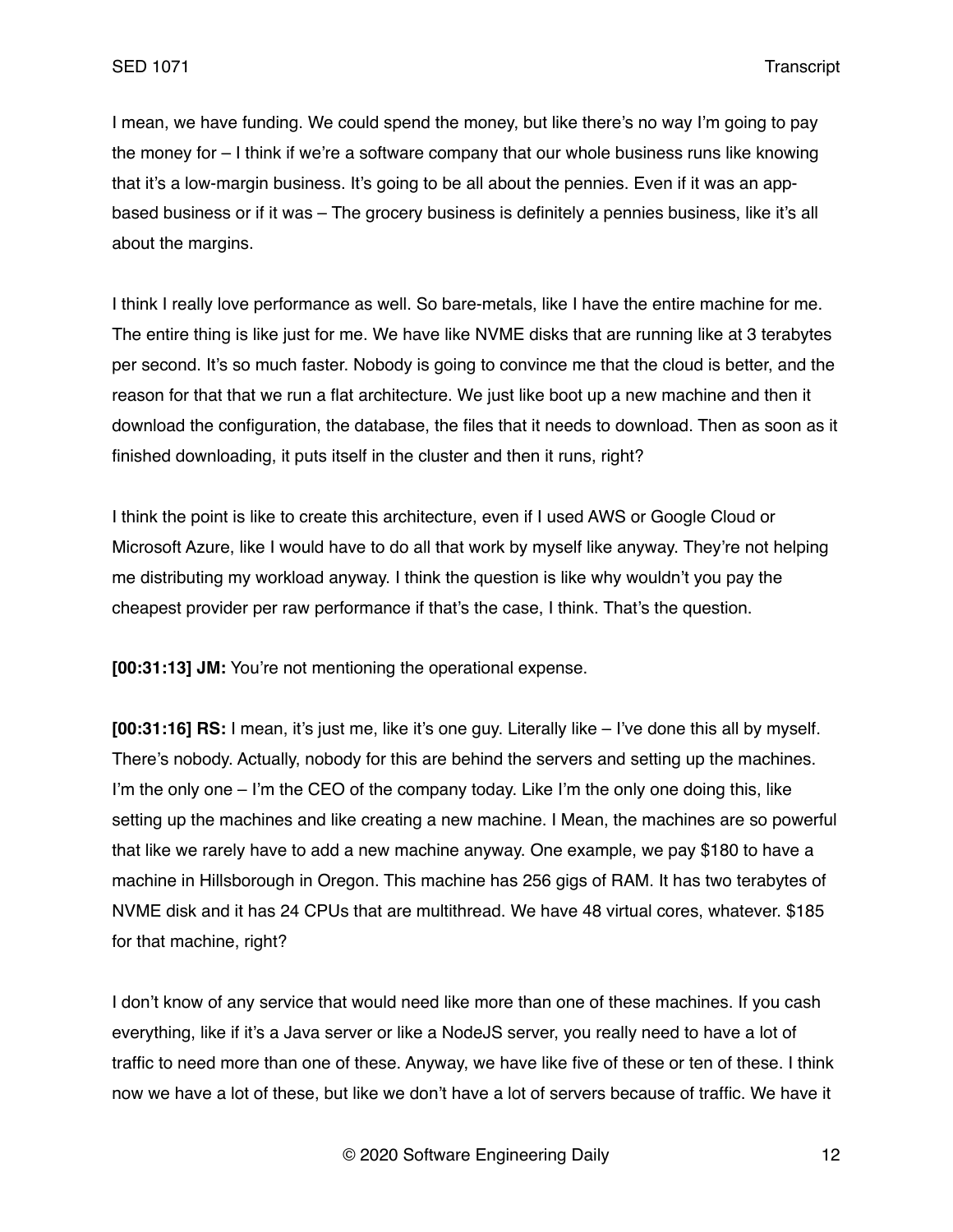for like replication and like stability of the servers and things like that, because just adding one more of these machine is so much more. It's so much processing that you really don't have any maintenance, I think. That's kind of my take on this one.

### [SPONSOR MESSAGE]

**[00:32:56] JM:** When I'm building a new product, G2i is the company that I call on to help me find a developer who can build the first version of my product. G2i is a hiring platform run by engineers that matches you with React, React Native, GraphQL and mobile engineers who you can trust. Whether you are a new company building your first product, like me, or an established company that wants additional engineering help, G2i has the talent that you need to accomplish your goals.

Go to softwareengineeringdaily.com/g2i to learn more about what G2i has to offer. We've also done several shows with the people who run G2i, Gabe Greenberg, and the rest of his team. These are engineers who know about the React ecosystem, about the mobile ecosystem, about GraphQL, React Native. They know their stuff and they run a great organization.

In my personal experience, G2i has linked me up with experienced engineers that can fit my budget, and the G2i staff are friendly and easy to work with. They know how product development works. They can help you find the perfect engineer for your stack, and you can go to softwareengineeringdaily.com/g2i to learn more about G2i.

Thank you to G2i for being a great supporter of Software Engineering Daily both as listeners and also as people who have contributed code that have helped me out in my projects. So if you want to get some additional help for your engineering projects, go to softwareengineeringdaily.com/g2i.

# [INTERVIEW CONTINUED]

**[00:34:45] JM:** Not to put a knife on your back, but I did go to the website yesterday and it was down.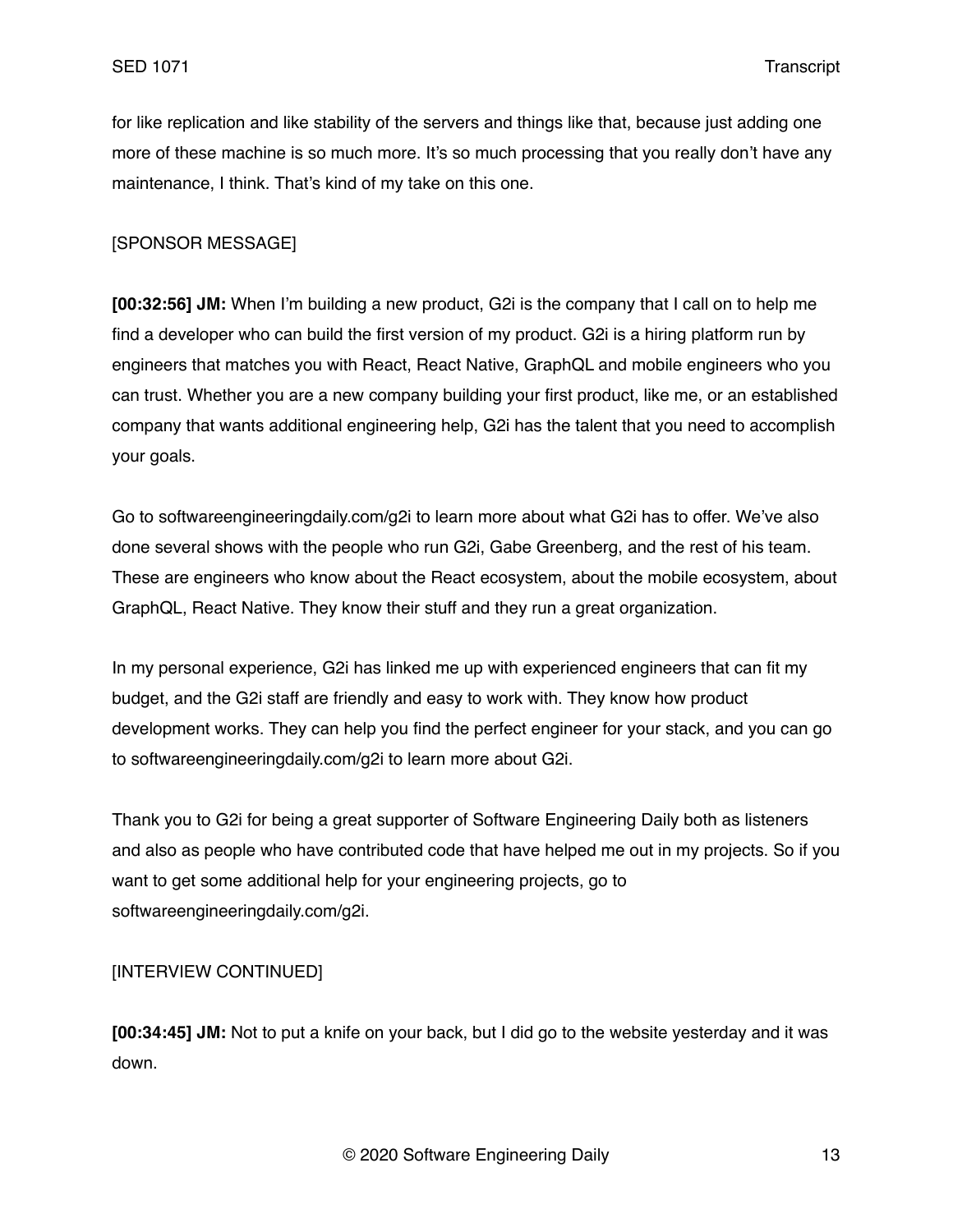**[00:34:53] RS:** Yeah, that's the release. We're releasing like crazy. We haven't implemented anything for like whenever –

**[00:35:01] JM:** Planned maintenance.

**[00:35:02] RS:** Yeah. We just deployed like crazy. We have like a Slack script that allows anyone in the company to deploy it anytime. We just deploying like crazy.

**[00:35:11] JM:** That's very funny.

**[00:35:11] RS:** Yeah. Whenever it deploys, it stays like 5 minutes down or something, huge.

**[00:35:17] JM:** Okay. Does that mean you're managing your own databases?

**[00:35:21] RS:** Yeah.

**[00:35:22] JM:** What database are you using?

**[00:35:24] RS:** We're using MariaDB. What's the name of the – Galera Cluster? For clustering in multiple locations.

**[00:35:32] JM:** Okay.

**[00:35:33] RS:** I mean, it's not perfect – We've done this three years ago. Three years ago, it was the best thing that we could find. I think today there are many other better solutions probably. I wouldn't recommend this for the technology or anything else. I think everything that we've done was not like, "Oh, we need to run like a geo-localized database because it's so much fun to learn how to do that." Of course I don't want to be managing databases and things like that, but everything that we decided was like, "Oh! It has to be close to the user because the user experience are going to be so much better." We're going to build a global product. People in Brazil, like if it's like 180 milliseconds faster for them, it's a lot faster. It's like so much faster. Then we're going to have a lot of users anywhere in the world. So like we're just like reverse engineer, "Okay, what's the best architecture to fit in that use case?" We're like, "We want to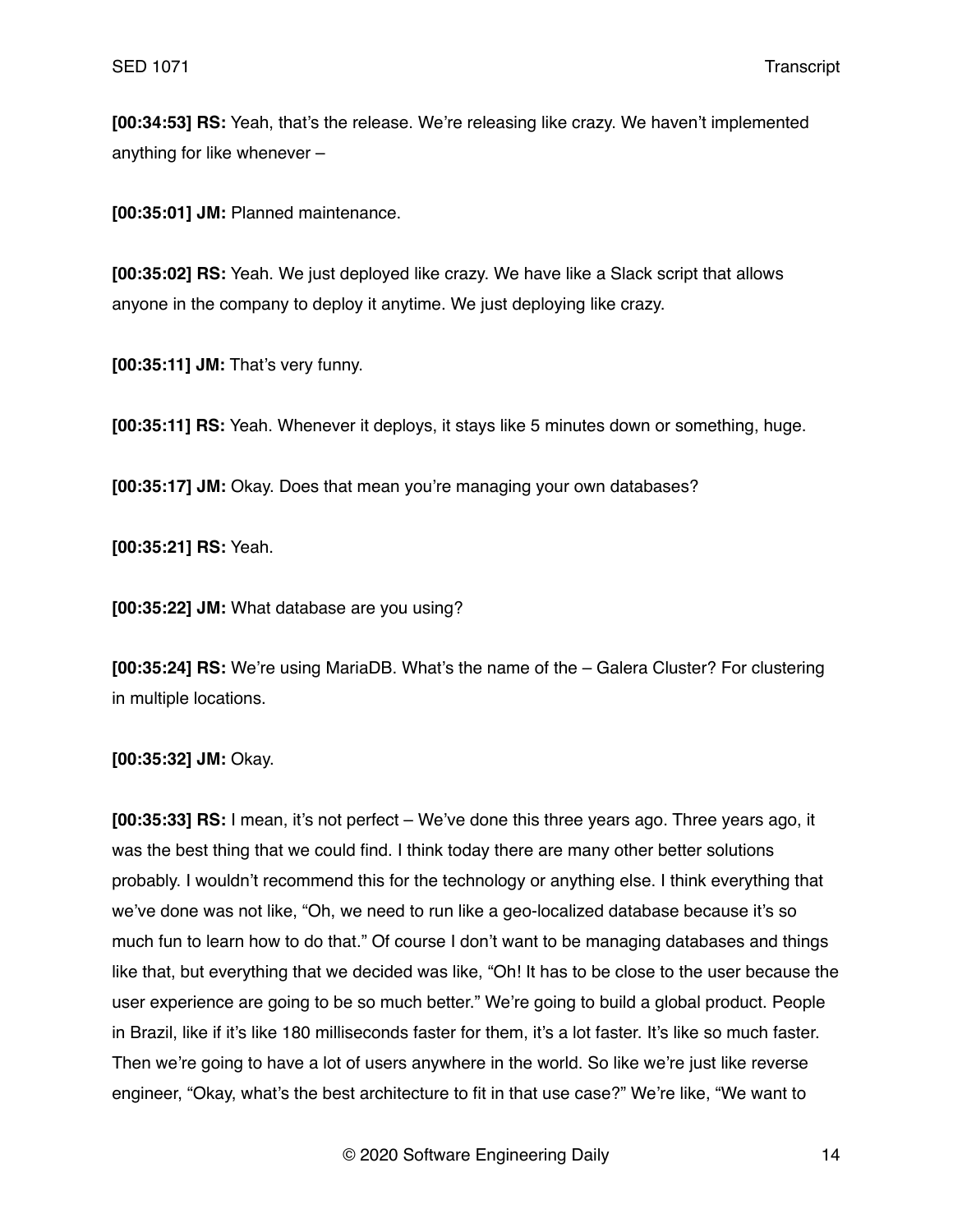build a global project that's fast for anybody in any location." That's how we fought like, "Okay. So putting database servers everywhere is very expensive because you need like better machines." Ideally, you don't want to like your MySQL MariaDB server to be running the same machines that you have like web traffic. You need at least like one database machine plus one Java machine and then you like a really tiny like NodeJS machine separate for every location.

Okay. So let's have like five of these databases everywhere plus like 20 or 30 NodeJS, like tiny machines running a lot of traffic. It's hilarious, we have this – In one of the countries, we have 9 million users every month that go there and there's one machine, like one NodeJS machine that has one CPU and two gigabytes of RAM like running all these traffic. It's crazy.

**[00:37:23] JM:** By the way, and how are you setting up the servers in the other geos?

**[00:37:28] RS:** Right now we use the cheapest available service. Sometimes it's AWS, like Amazon. Sometimes it's Google. For example, in Brazil, we prefer Google. In Japan, we use AWS. Depending what's the cheapest in the location, we take it. It doesn't really matter for us who's the machine from. Usually like when it's a small instance, it's cheaper to use a cloud. If it's like a tiny machine, like two gigabytes of RAM and plus one CPU, then we use cloud for that. But it's like \$10 per month machine, right? Then it's like super funny that I get all these traffic in this tiny machine, but the machine is only doing IO. It's not doing anything like on the disk. It's not doing anything. It's just like internet traffic passing through. That one is okay like to use cloud. We just use the cheapest available, right? We have like five different cloud that we use. Also, for the bare-metals, like we have different – like in Europe, we really like the Hetzner for example in Europe. It's really good.

Then in the US, there's OEH, is doing a really good job as well. We pick the one that has best pricing per performance. I think in the future, if we continued this, we just need to hire somebody to do exactly what we are already doing for our self. Basically, arbitraging. Let's say Amazon gives you a better cost per server than Google in Los Angeles, then automatically switching the server to Google if Google is providing better price.

I think that's kind of the future where there's going to be somebody in the middle like reverse bidding and then sending the traffic to whoever is cheaper. Basically, I'll build that company,

© 2020 Software Engineering Daily 15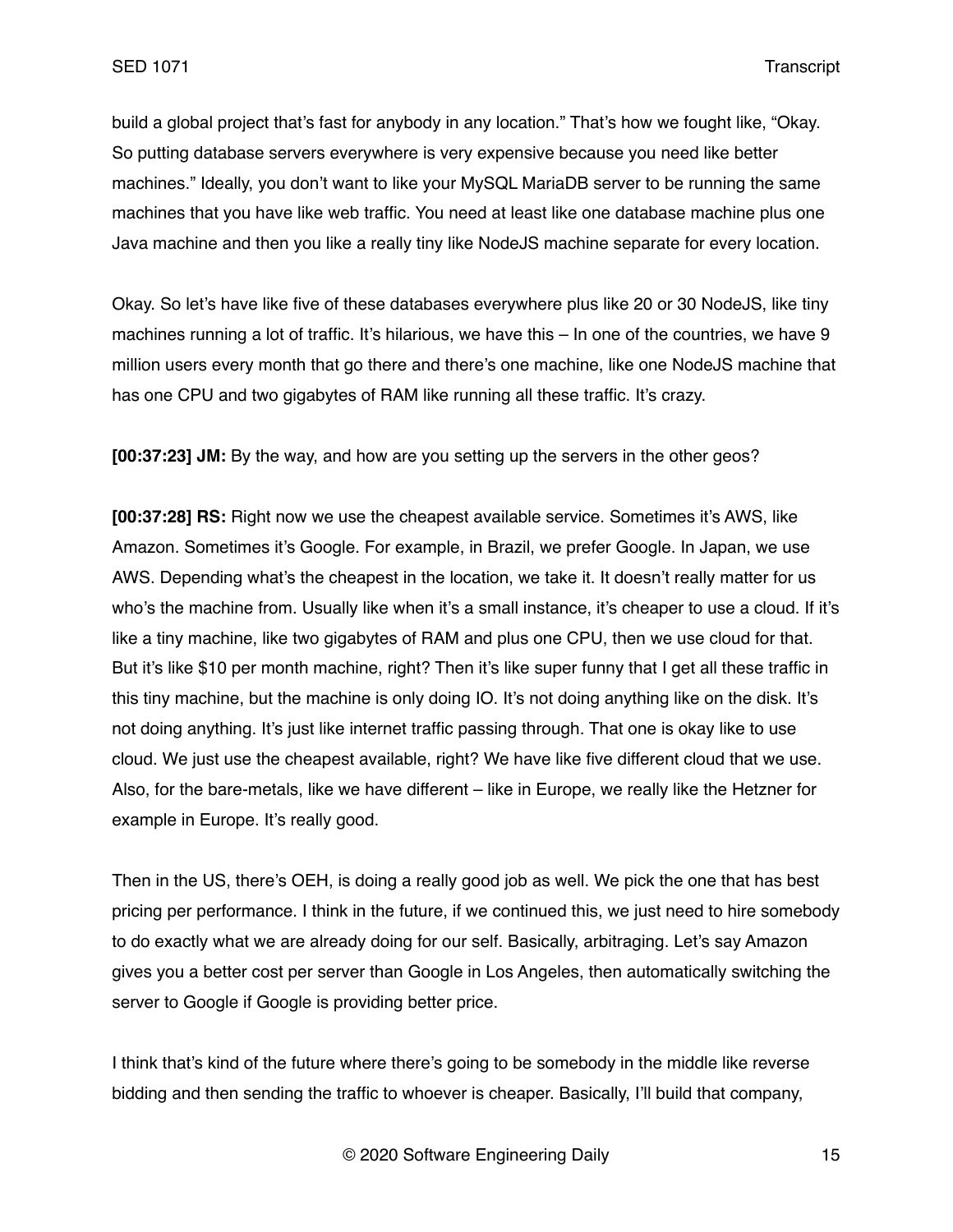right? I'll totally do that in the future, because that's what we are doing like kind of dynamically already. If we just like allowed, provided that as a service to people, that would be pretty interesting.

**[00:39:23] JM:** There's your AWS.

**[00:39:25] RS:** Yeah, but that's the problem, right? They cannot do that themselves because it's going to be a race to the bottom for them, right? Whoever –

**[00:39:30] JM:** No. I mean there's your AWS. You already got the retail side. You just need your AWS business and now you completed the story.

**[00:39:38] RS:** Yeah, we're proxy for the retailers. We're like proxy for retailers. Then from –

**[00:39:43] JM:** Yeah.

**[00:39:44] RS:** For the service, Anycart.

**[00:39:48] JM:** It must be crazy scaling up in this time when online shopping is just going bananas. What's that been like? Are you sleeping?

**[00:39:58] RS:** Yeah. For me, it's not about – Again, like having those bare-metals really give me a peace of mind because I know there's no traffic that we cannot like handle right now, because like if we have like a bunch of like super powerful machines, it's really impossible to get all the traffic. But I do – We're losing like sleep right now, like customer service with just like all these retailers. They're having like scaling problems. Maybe they use the cloud. I don't know.

Yeah, the scaling problem is definitely not - Line engineering-wise, it's not a problem. It's definitely a problem of like customer service. How do you handle like all these users who have like bad user experience? They got a bad substitution or they order their groceries and they order like 50 items and only a banana show up in your door. Literally, there was a person who carried the bag of only a banana and delivered to your house. Imagine the frustration of the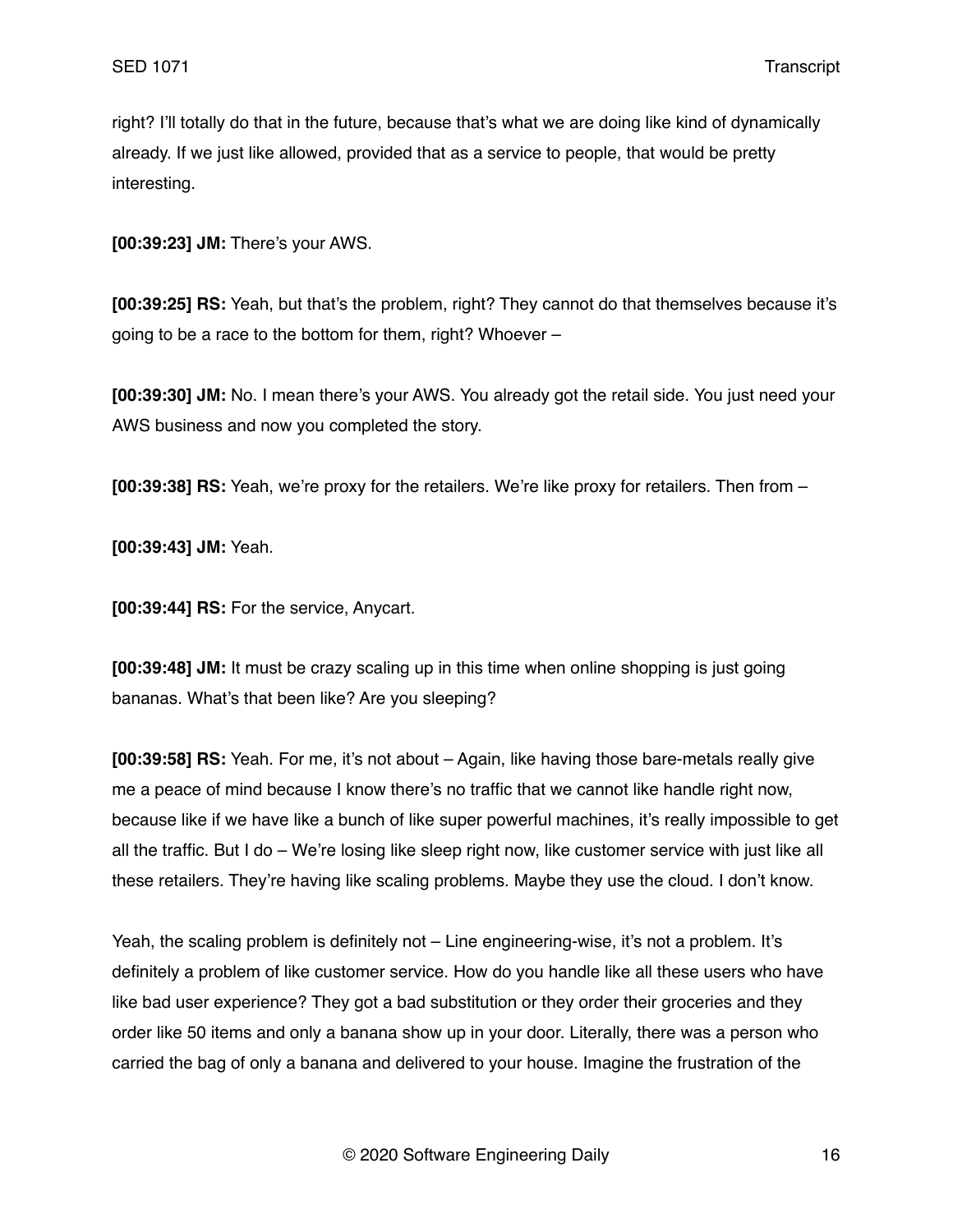users is like what keeps me at night these days and we're like trying to so hard to solve it. It's very difficult. Definitely, that's our biggest problem right now scaling that up.

I mean, we're just tiny startups. We're just a tiny startup learning all these problem that's like such a huge problem, right? It's a national problem. We're learning very fast. Applying a lot of technology to solve the problem, and I think we're going to come up with something very unique very soon. I mean, we launched two weeks ago.

**[00:41:31] JM:** The shoppers, those are provided by Safeway or H-E-B or whatever, or do you have to get your own shoppers?

**[00:41:38] RS:** Yes, they have their own shoppers. All the major retailers have their own pick and packing and delivery systems. I think that's the idea. We focus – The entirety of our business was like let's figure out a way to solve the demand. We're like, "Okay, yeah, let's do the best user experience for recipes." So people are more interested in buying online, because the supply side was already there, right? We don't need to hire 300,000 people to drive to the store, pick something from the shelf that was just put in the shelf. That makes no sense.

What's happening right now in the industry, so we are a little frustrated by that, I mean it is what it is. I think people are trying their best. But definitely what you're saying is correct. Because Amazon has their own fulfillment and delivery, Safeway has their own, Walmart has their own. I think more and more retailers, at least the big ones, will continue having that.

**[00:42:34] JM:** Because Zach from Cloudflare introduced us, I was just wondering, are you doing anything interesting at the edge, or do you have any edge workers or edge storage stuff that would might be interesting?

**[00:42:46] RS:** Yeah. All these thing that I told you about, like we have like 24 or 30 different – I think we have like 30 different locations across the world that do like our web app. Our web app is just that could run on my computer like a little NodeJS thing and my computer will start processing prediction traffic if we just open our an Argo Tunnel, right?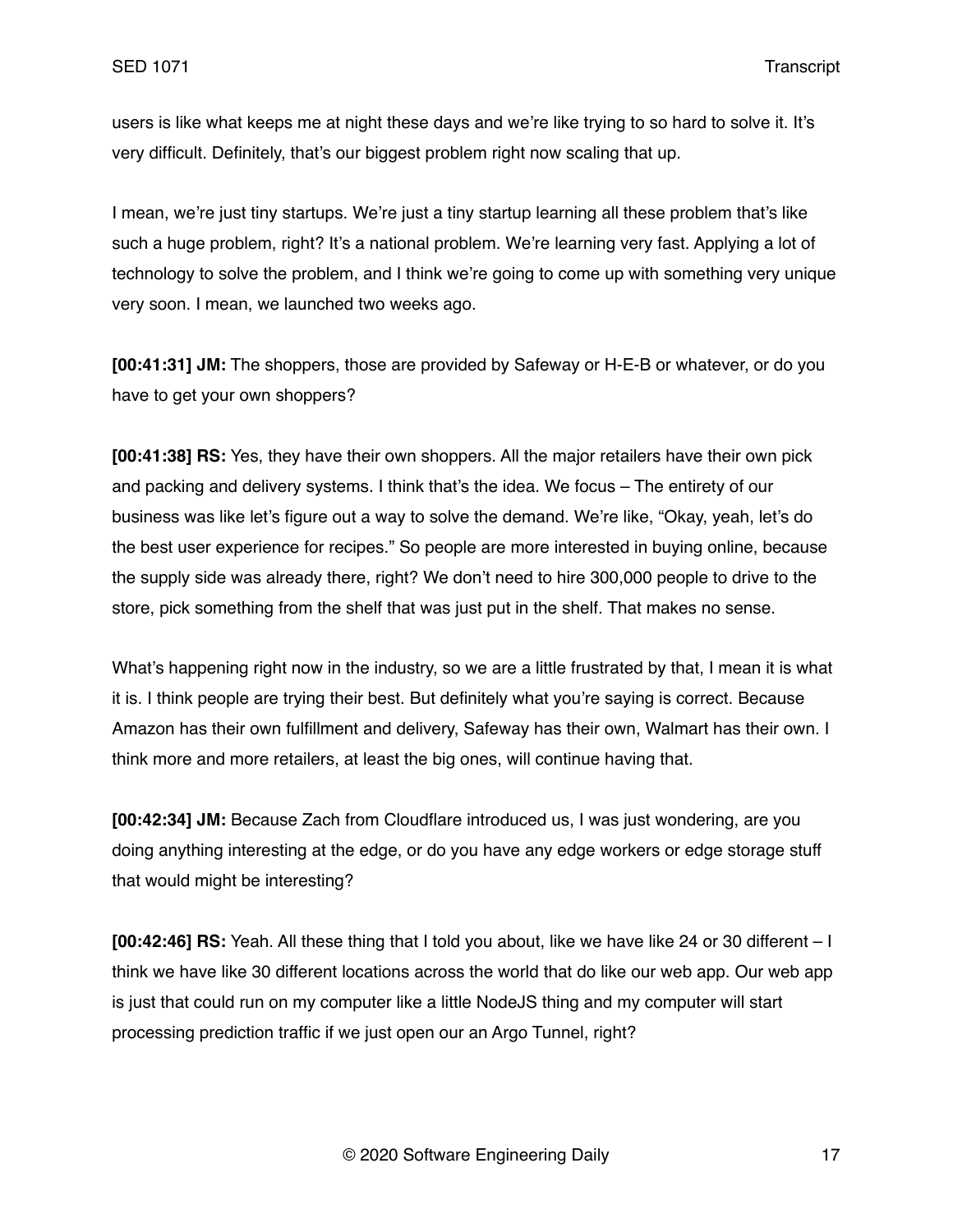Let's say you open Argo Tunnel. The machine puts itself in the cluster and already starts processing traffic from San Francisco. I think that's a very – We implemented this like three years ago. There was no like edge workers on Cloudflare for example, but it's very similar. The difference is like we have complete control. We put a varnish instance. We have like reverse proxying those instances. We have NodeJS. We have all these things running on the machine. We have like full control.

But now that Cloudflare has the edge workers, we might – Because we have an isomorphic web app. We might just get the bundle that we send to the browser then we're going to try to adapt that bundle to the workers. Then if we could run our code on a Cloudflare workers, it would be even faster, right? We're going to get some 10 milliseconds out of the equation. That'd be so cool.

**[00:44:10] JM:** Yeah, you really are a performance nut.

**[00:44:12] RS:** Yeah. I try to say the user experience, but it's difficult to – It's kind of like an obsession. There is nothing – After some point, there's nothing else you can do for your users, not just like destroying the latency, right? At some point, like the user experience is so streamlined that the only thing you can do to differentiate your business is latency I think.

I think using latency as a part of the user experience, as a feature of the service is being in the culture of the company since we started. I think that's a big differentiation, because once you start getting the organic traffic like from Google or anybody else, it's basically very hard for your competitors to copy you right? Because like I said, who is going to like migrate their database to a geo-localized database once their service is up for 10 years? There's no way. There's no way.

If you don't do it from day one, it's going to be really, really difficult. I think you can put a million CDN in front or service is always going to be faster. Let's say you started a recipe site tomorrow or like Anycart's competitor or something, like if you don't do the geo-localize, then our service is always going to be faster, the faster, snappier. Because then like even if it's like you put your servers on Amazon, like East Coast or something like that, it's going to be faster for East Coast, but we're going to be so much faster in West Coast, because we can put it very close to the users. I think that's kind of the mentality there, performance net.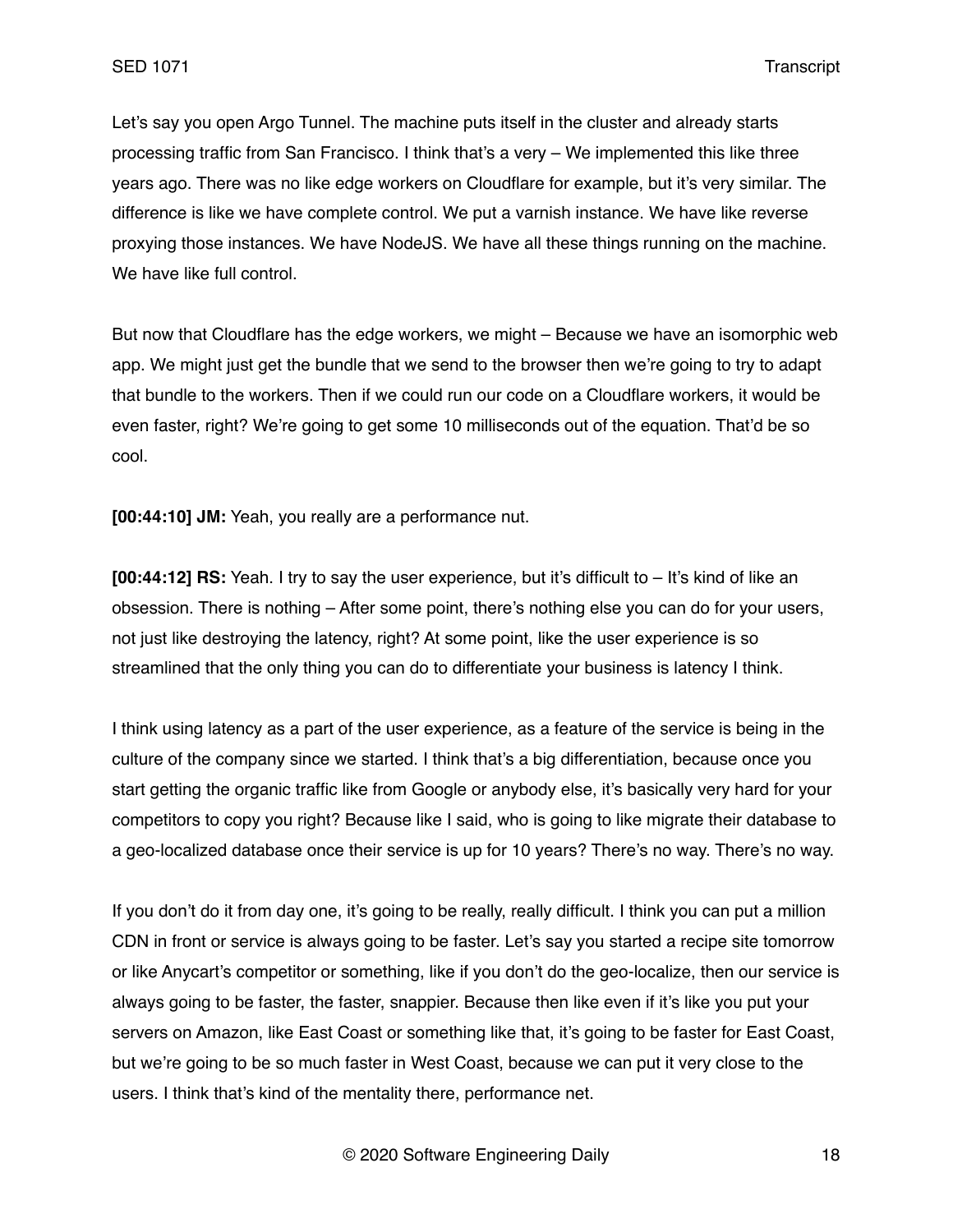**[00:45:51] JM:** Okay, last question. What's the hardest engineering problem you're working on right now? What's really giving you a lot of trouble?

**[00:45:58] RS:** I showed you the GPU server. We want to be best search engine in the world for products. Let's say you search – If you go right now on the site, try to search pizza. If you search pizza, we give you frozen pizza, then we'll give all the meals that you can do with pizza. Then we give you flour, we give you tomato sauce, we give you cheese and then we give other stuff. Imagine like that user experience. Like you have an intent, which is pizza, but we give you like the best search engine possible. We just started working on this. We were so busy to just like launch the service.

That then now we launched, to me it's just like when you have the most competitive sports in the world, it might be like Formula-1, or like you need a car. To just start the competition, you need at least a car. But then after you start competing, you start like tuning your car. I think search engine is like where we're going to be best in the world. They only data that we have for every product is just the title of the product on Amazon or on Safeway or all the retailers. We don't have any other data. What we started doing now, we get all these products, we process their photos. We extract the labels of the text in the photos. We're able to do like some GPU processing to extract the texts. Let's say you search now on any card, you're going to search like frozen – I don't know, something, frozen tacos. We detect that frozen wasn't the label of the product. Then we started indexing our search and just making a really good search. I think that's the most fun. I didn't say challenging. It's the most fun. I'm having so much fun with these kind of things. It's so much fun. Just like installing the GPU servers so it can do this at scale and this thing is really fun for me.

But I do believe that as a company mission, if we're the best place for search of product, if you have an intent to come to us, if you need to buy groceries or any kind of, I think that's a very good place to be and being very innovative and like, "Okay, we can't extract more data than we have already in the title. Let's pick from the photo. Let's do – We do have a lot of work with the photos, because buying groceries online is pretty frustrating user experience, because when you go the store, it's so inspiring visually. You're like in this place. You see an avocado, it's